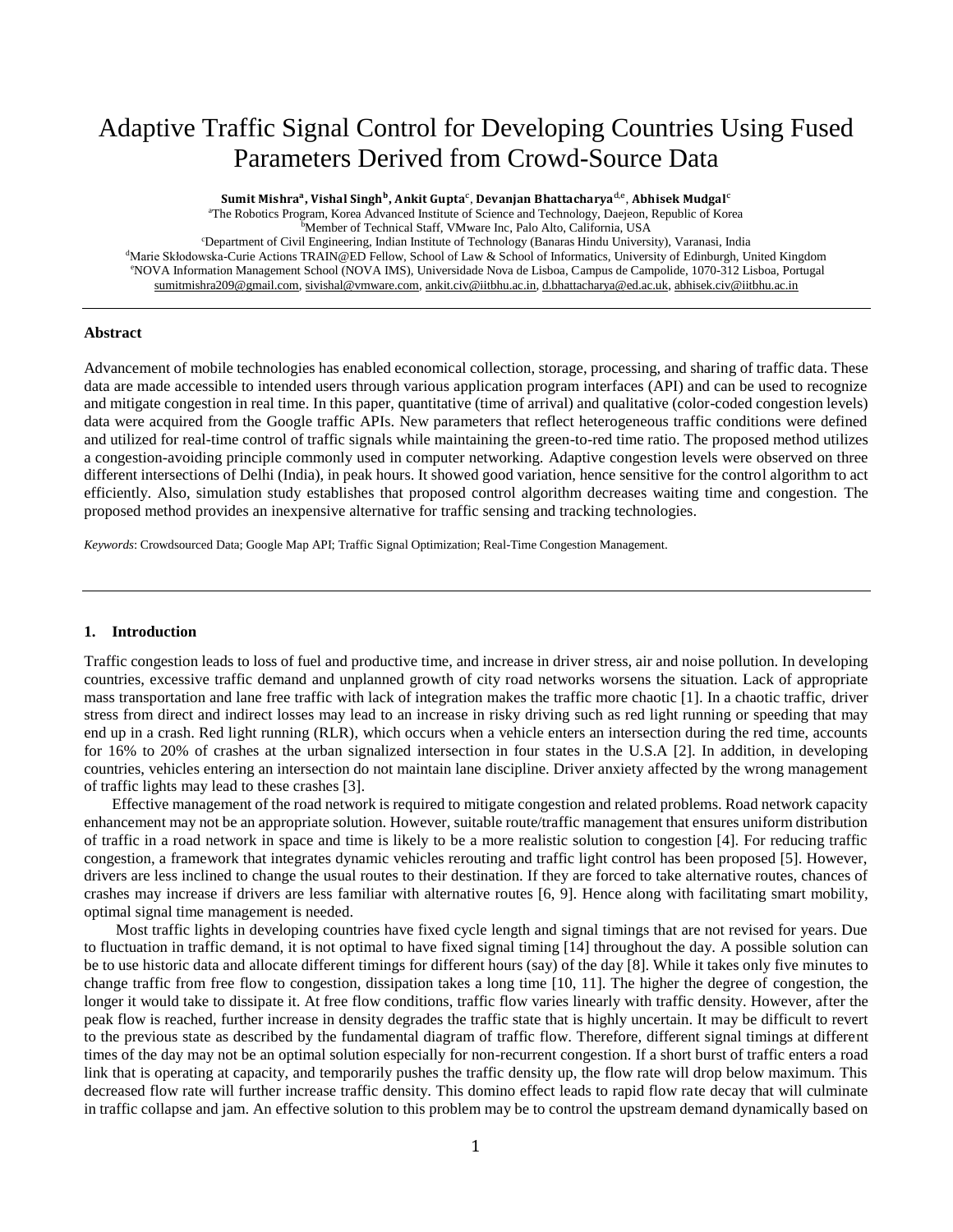the severity of congestion [9]. Having the traffic to operate at an optimal level may not be the right approach as a slight increase in demand or speed drop may result in severe jam. Signal timing that results in suboptimal flow may be more desirable as there would be some room for increase in demand or speed drop.

Traditionally, sensors are needed for extracting traffic state parameters. Rather than investing in sensor deployment and maintenance, it may be more economical to use crowdsourced data in consortium with limited sensor data [13, 35, 56]. Crowdsourced data accessed through an application program interface (API) provides close to real-time traffic conditions. Traffic management officials of major cities in India, like Delhi and Bangalore, intended to manage road congestion by adjusting cycle time on hourly basis rather than considering real-time traffic status. However, in general, this solution did not lead to a decrease in traffic breakdown or jams. In the proposed method, congestion is tracked at a resolution of cycle length rather than on an hourly basis based on data available through APIs.

Our goal is to design an optimal signaling method for lane free traffic that uses real-time traffic data while preventing traffic from entering the critical region beyond capacity. Fully adaptive traffic control systems may not be an effective solution for developing countries because of lack of funds as well as challenges associated with implementation on unplanned road networks [12]. Heterogeneous traffic with limited lane discipline makes it even harder to apply classical methods of signal time computation. For inappropriately planned roads, initial cycle time and split time ratio must be properly estimated. This entails the need of optimizing signal time at an intersection based on the congestion level, without disturbing the green to red time ratio. To this end, the proposed method adapts cycle length based on existing congestion level while maintaining the red to green time ratio. This constraint may make computation simpler which is desirable especially when low-cost controllers are to be used. For adjusting the traffic signal timing, a simple algorithm is proposed that leverages the principle of 'additive increase multiplicative decrease' (AIMD) of Transmission Control Protocol/Internet Protocol (TCP/IP) congestion control protocol of packet data. The AIMD algorithm is a feedback control algorithm that initially operates by allowing linear (*additive increase*) growth of available resource (green time) up to a level slightly less than maximum resource when the *multiplicative decrease* component is triggered and thus resource is slashed. In an AIMD control strategy, flows from multiple approaches of an intersection will eventually converge to use equal amounts of a shared available resource (green time in case of signal). Based on an analytical and simulation-based study on a simple 4-way intersection, the proposed method enables the system to sustain different traffic intensities peaks while enhancing the capacity of the road network during congestion.

In the proposed work, adaptive control is applied to each traffic intersection independently. Generally, for optimizing traffic flow of a well-organized, lane-bounded road traffic, signal coordination is crucial. However, in a heterogeneous traffic stream, there is a significant variation in driver behavior for vehicles ranging from two wheelers to large trucks. Vehicle heterogeneity and lack of lane-discipline makes it difficult to predict events at an intersection (microscopic level). It also creates erratic traffic during short intervals leading to phantom jams [15]. This makes it quite challenging to implement signal coordination in developing countries. Signal coordination [5] has been tried before by letting some additional traffic pass by in a green wave, but overall, it had very little positive effect on congestion mitigation at macroscopic or network level. The objective of this work is to propose a technique or framework for controlling the signal cycle time such that it

- Utilizes crowdsource data rather than expensive sensor deployment
- Requires minimum processing that can be performed locally using low-cost microcontrollers
- Allows the operators to override parameters (such as keeping the green to cycle time ratio constant) thereby making the system more flexible

Rest of the paper is outlined as follows. Section 2 outlines past studies on road monitoring techniques using sensors and various algorithms based on crowdsourced data, API, and social networks. This section concludes that a system is needed that is not infrastructure intensive yet efficient. Section 3 provides reasoning behind using the AIMD principle and describes the proposed methodology and system architecture. Section 4 analyses and explains the programming involved in the proposed signal timing strategy. In Section 5, validation of the proposed framework is presented through a simulation study. Section 6 presents the conclusions. The overall flow of the main components of this manuscript are depicted in Fig. 1.

#### **2. State of the Art and Real-Time Traffic Congestion Management for Developing Countries**

Real-time traffic information such as mean speed, traffic density, travel time, delay, congestion level, queue length, are vital for traffic management. Some parameters are directly measured while others are computed from the raw data. Traditionally, such traffic information has been collected using presence of speed sensors as shown in Table 1. The vehicle sensing infrastructure comprises inductive loop detectors, magnetic sensors, LIDAR, RADAR and video cameras [16-18]. Sensors like induction loop, magnetic sensor can provide only point specific data however sensors like camera, LIDAR, RADAR can be used for vehicle trajectory extraction and analysis. Modern approaches for collecting traffic information involve wireless sensor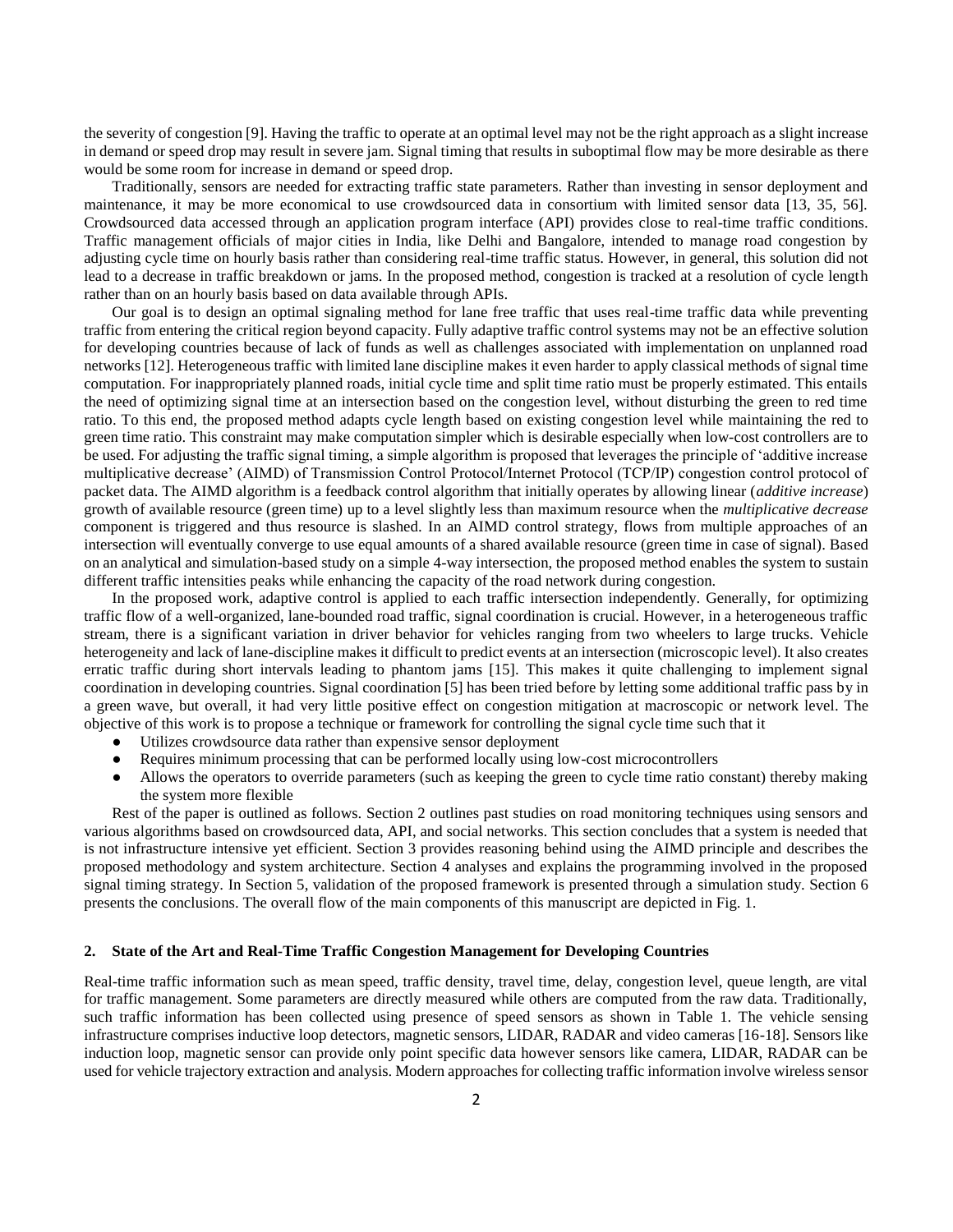networks (WSNs) [19, 20] RFIDs [21], or vehicular communications (VCs) [22]. Some advanced Intelligent Transportation System (ITS) and schemes obtain highly precise information from a mesh of sensors and dedicated infrastructures. The WSNbased systems rely on numerous roadside sensors to calculate direct and indirect traffic related parameters.



Fig. 1. Overall flow components comprising the methodology

A full-fledged ITS is a perfectly connected network of different technologies, like WSN, CCTV cameras, vehicle onboard sensors, road sensors that lead to more reliable identification of congestion precursors. Several levels of systems ranging from Level-0 to Level-4 have evolved over time. Level-0 includes TRANSYT (1969, U.K.) which is a fixed time and actuated control. At Level-1 there is SCATS (1979, Australia) that incorporates central control and off-line optimization. Then, at Level-2 SCOOT (1981, U.K.) was introduced. This has a central control and on-line optimization. RHODES (1992, U.S.A.), a Level-3 system, is based on distributed control. Finally, MARLIN-ATSC (2011, CANADA) is a Level-4 technology that integrates distributed self-learning [48]. Other systems for signal management and control are ACS-Lite (Adaptive Control Software Lite), SPOT / UTOPIA (Urban Traffic Optimization by Integrated Automation), MOTION (Method for the Optimization of Traffic Signals in On-line controlled Networks), ITACA (Intelligent Adaptive Control Area) and RTACL (Real-time Traffic Adaptive Control Logic). An indigenous developed system CoSiCoSt (Composite Signal Control Strategy) is targeted to cater the typical Indian driving and traffic conditions such as non-lane based driving in mixed traffic flow conditions. CoSiCoSt still needs vehicle sensing infrastructure like induction loop and virtual loop as used in computer vision [31, 32]. Recently, advanced traffic signal control algorithms, based on evolutionary [59, 60] and reinforcement learning [61], are being leveraged. However, these algorithms are computation expensive so using traditional control [62], signaling control techniques can be devised. Similarly, in the present work AIMD based cheap computation control technique is adopted.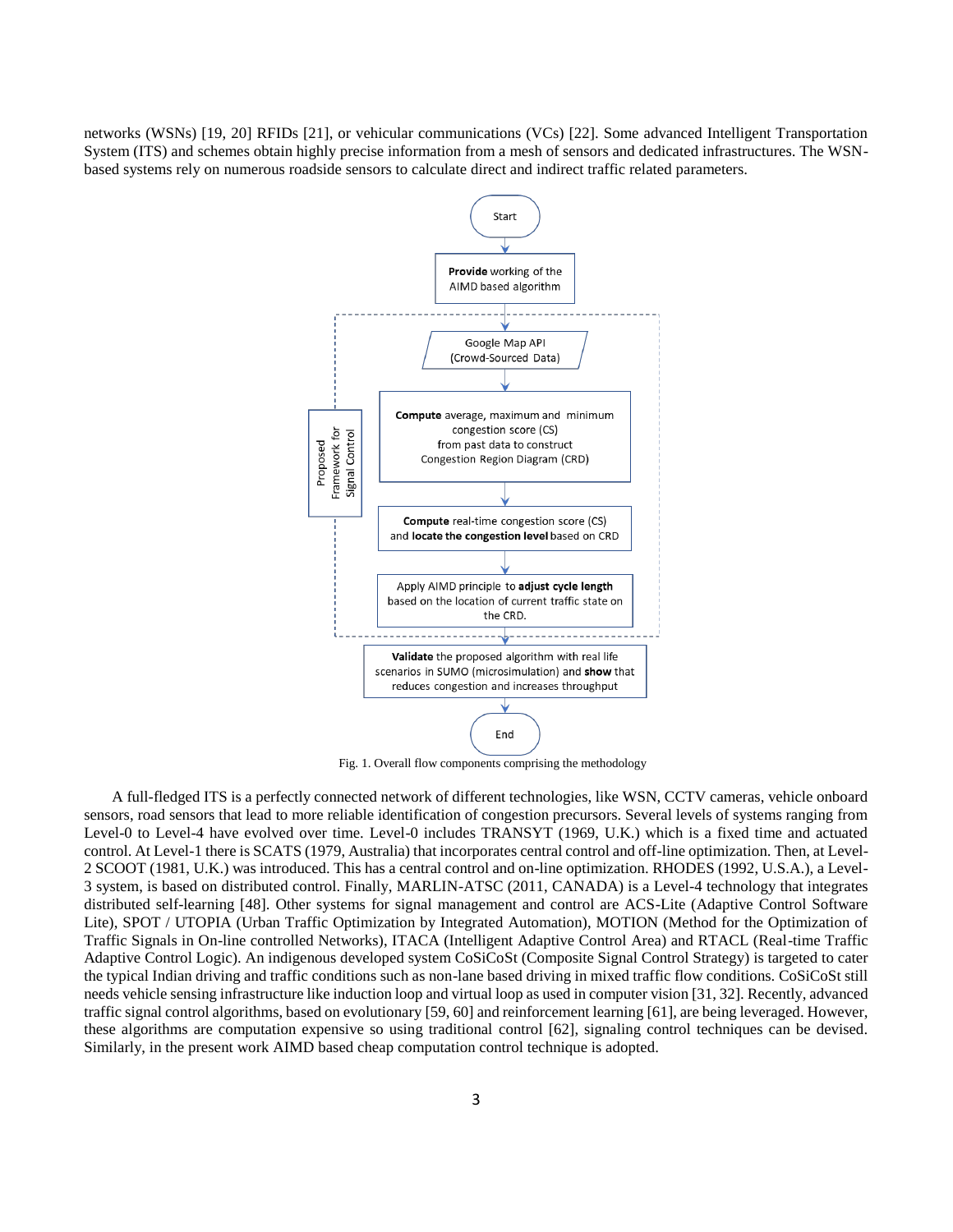On the infrastructure side, ITS uses information and communication technology (ICT) to streamline the operation of vehicles, manage vehicle traffic, assist drivers with safety and other information [26, 27]. Connected vehicles refer to connections with different internal and external environments, i.e. supporting interactions of vehicle-to-sensor on-board (V2S), vehicle-to-vehicle (V2V), vehicle-to-infrastructure; road (V2R) and vehicle communicating directly to the internet (V2I) [28]. There are other Infrastructure-Free Vehicular Networks (V2V) that use these technologies [26, 28, 29] and more accurate traffic related data (individual vehicle trajectory) can be obtained through these [30]. Deploying a full-fledged ITS infrastructure is expensive even for high income nations. Also, Delhi (India) does not have these sensing infrastructures. At limited places there are traffic sensors, however, they are not sufficient for adaptive signaling control as they lack minimum spatial coverage and access to data is not easy. In Delhi at most intersections, cycle time for different traffic scenarios is estimated via historic data and CoSiCoSt and deployed according to time of the day plan. Further, initially deployed systems were not effective due to lack of real-time data. Different techniques [24] can be used for acquiring traffic data for traffic management purposes are shown in Table 2.

Table 1 Different sensors used for traffic sensing

| Sensors                               | Usability                                                                         |
|---------------------------------------|-----------------------------------------------------------------------------------|
| Inductive loops                       | Count, Presence, Speed estimation (single lane)                                   |
| Cameras                               | Count, Presence, Speed estimation and classification (multiple lane)              |
| Magnetometers                         | Count, Presence, Speed estimation (using set of 2 sensors) and classification     |
|                                       | (single lane)                                                                     |
| Acoustic sensors                      | Presence, speed estimation and classification (multiple lane)                     |
| Radar/LIDARs                          | Count, Presence, Speed estimation and classification                              |
| Accelerometers                        | Vehicle speed, wheelbase and distance                                             |
| <b>Infrared Sensors</b>               | Count, Presence, Speed estimation and classification                              |
| <b>Ultrasonic Sensors</b>             | Count and presence (multiple lanes)                                               |
| Bluetooth and Wi-Fi Sensor            | Count, Presence, Speed estimation (using set of 2 sensors)                        |
| <b>Wireless Communication Devices</b> | Presence, Count of vehicle for single Tx-Rx pair, Speed estimation using multiple |
| (Sensing via received signal)         | Tx-Rx pair                                                                        |
| strength)                             |                                                                                   |

Table 2 Different technique for road traffic data grabbing in addition to data from sensors directly

| Crowdsourced data |                                                                                                                                                                                                                                                                                 | <b>Statistical Analysis</b>                                                                                            | Sensors and Crowdsourced data                                                                                                                                                                                          |
|-------------------|---------------------------------------------------------------------------------------------------------------------------------------------------------------------------------------------------------------------------------------------------------------------------------|------------------------------------------------------------------------------------------------------------------------|------------------------------------------------------------------------------------------------------------------------------------------------------------------------------------------------------------------------|
| 1.                | Direct fleet data access via road public<br>transport or private cab services, if agreed.                                                                                                                                                                                       |                                                                                                                        |                                                                                                                                                                                                                        |
|                   | Data source comprise of sensors that can be on-<br>board vehicle, like Cameras, Acoustic sensors,<br>Radar/LIDAR, Accelerometer<br>Vehicle specific characteristics can be                                                                                                      | Data is historical or                                                                                                  | Fusion of direct crowdsourced data and<br>sensor data through appropriate<br>techniques is possible for accurate                                                                                                       |
|                   | calculated for vehicles which have sensors<br>onboard. Further, stretch specific<br>characteristics like average speed and queue<br>length can also be calculated.                                                                                                              | simulated                                                                                                              | statistical analysis.                                                                                                                                                                                                  |
| 2.                | Access via 3 <sup>rd</sup> -party like Google Maps                                                                                                                                                                                                                              | Stretch specific                                                                                                       | After appropriate sensor and $3rd$ party                                                                                                                                                                               |
|                   | Data source in the form of new empirical<br>parameters is provided by 3 <sup>rd</sup> -party eg. CI<br>(Congestion Index), ETA etc.<br>Stretch specific characteristics like average<br>speed, congestion level can only be calculated<br>for traffic intensity categorization. | characteristics can be<br>calculated based on<br>different sensor,<br>survey and<br>crowdsourced data<br>availability. | crowdsourced data fusion, vehicle<br>specific characteristics can be calculated<br>for vehicles which have sensors onboard.<br>Further, stretch specific characteristics<br>like average speed can also be calculated. |

Some studies promote the use of centralized systems with or without hardware [36-39]. However, setting up a new system especially that is not calibrated for heterogeneous traffic and driver behaviour would likely not provide optimum results [40]. It may be better to use a system that leverages data from platforms already prevalent in the market and have a large user base.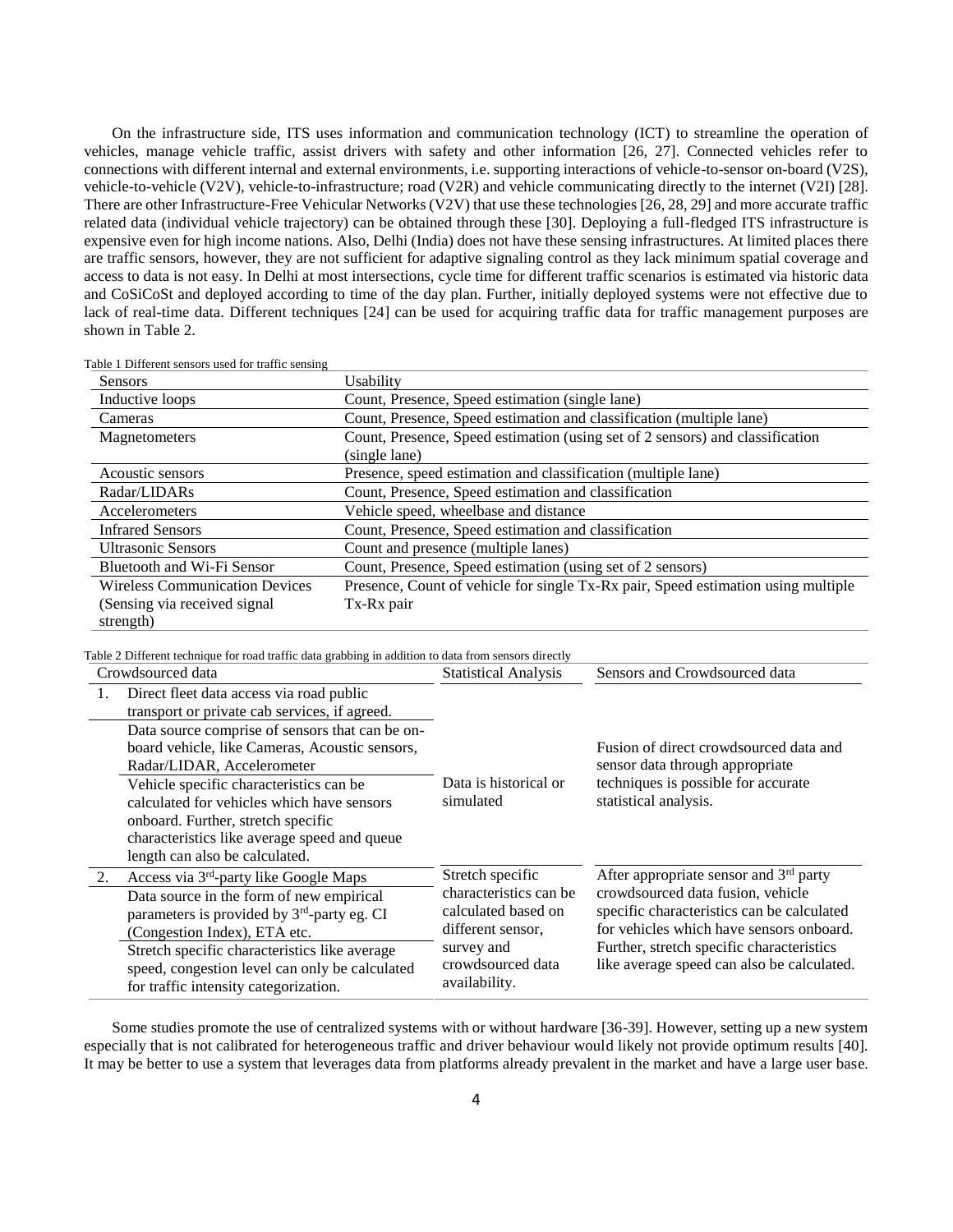For example, companies such as Google and Bing [13] collect data using crowdsourcing and make them available via APIs while ensuring user's security and privacy. Information is presented via APIs in different forms as per visualization needs. Implementing adaptive signal control using crowdsourced data may need fusion of data from various sources [35]. The way congestion was quantified traditionally may be replaced by new parameters based on the availability as well as richness of crowdsourced data.

Processing raw crowdsourced data requires huge processor resources, data storage systems, dedicated personnel and a good user base. Big companies like Google and Bing have developed efficient and reliable ways of processing and managing location data transmitted by a large number of cellphone users that use their services and devices. Whenever available, data from local highway authorities, public transport and taxi fleets are also integrated with crowdsourcing data to increase the accuracy and reliability of estimated parameters (such as average speed and travel time). Some data have been collected using survey vehicles like the Google Street View cars which have gathered 7 million miles of road infrastructure data in the USA. There are other sources of data as discussed by many Google Maps employees [49]. However, their efficiencies vary from place to place [50] and data accuracy depends on time, place, algorithms among other factors. The limitations will fade away as adoption of Google's mapping services and smartphones increases. Nair et al. (2019) compared Google API and loop detector data and found RMSE deviation within 11 km/h for 90 percent of 53 test locations. In addition, speed obtained from Google API was within 2 km/h of the speed estimated using the floating car method [34]. Raw crowdsourced data is processed to estimate live traffic status as color coded road sections along with estimated time to arrival (ETA) from origin to destination. Color coding is qualitative while ETA is quantitative presentation of traffic speed. For the color representation model, Bing provides TrafficLayer class (deprecated) and TrafficManager [46] class for getting live traffic status. The TrafficLayer class has many inbuilt functions like *hide*, *show*, *showFlow* etc. With the help of these functions, we can quantify the traffic congestion level at desired locations at a particular zoom of a Google Map tile in the form of color codes. Google maps also provide JavaScript APIs, which have a variety of functionalities useful for map editing. One of these is Traffic Layer API [47], which provides options for live traffic in four colors (Fig. 2). ETA is also provided by both Google and Microsoft [46] through 'distance matrix API'. These APIs differ in terms of coverage and functionality. Google has good coverage in developing countries due to high number of Android smartphone users. Also, Google ensures and approves accessing congestion data on the map for instructional or illustrative purposes [23].

As an alternative to investing in sensor infrastructure, some studies have proposed to use distributed computation power and crowdsourced traffic data [35, 41, 42]. Others suggest leveraging data from social networks especially twitter [43, 44]. These studies do not incorporate derivation of parameters needed for real time congestion tracking. It may be feasible to use infrastructure-free techniques that take advantage of large amounts of crowdsourced data to monitor congestion levels. The APIs data can't be used directly as none of the API publishes live average congestion status. The crawling speeds in the urban environment are indicative of congestion [45] as evident by API data like ETA data and color tracks of speed ranges. There is a need to map APIs data to a parameter representative of average congestion in a desired area. In [35] an empirical parameter 'CI' (Congestion Index) is adopted considering ETA data only. However, in addition to ETA data, the color code information as it represents the traffic state, incorporates other information that can be important to quantify the congestion level more realistically. Few researchers [56] used only the distance matrix API model for computing four cycle times based on congestion level of intersection without considering the proportion of congestion contributed by different approaches in the past (historical congestion data). This technique is implemented in Hyderabad, India [57, 25]. Researchers [58] used segment colors from Google API for comparative study of vehicular pollution and policies. We propose a set of empirical parameters for congestion status modeling of an intersection by fusing the techniques mentioned in the above models [57, 58]. We propose to quantify congestion based on real-time ETA (quantitative) and color code information (qualitative) as available for each approach at an intersection.

According to robust data needs, a user may use any combination of model and API service from different companies to compute congestion levels based on crowd-sourced data. This will not only complement information from a variety of sources but also provide optimal information. Optimal information is gathered by avoiding Nash equilibrium point which occurs because independent services (traffic congestion informative apps) compete for system resources independently while being unaware of the characteristics of other services [51]. Therefore, if congestion parameters are estimated using data from several sources and services (Google and Bing etc.), it would more likely give rise to optimal conditions [25, 34, 35, 41-44, 56].

#### **3. Proposed Methodology and Architecture**

The proposed algorithm computes the congestion score (CS) for an intersection every cycle length and compares it with the historically average CS to produce a qualitative measure of congestion level (no congestion, low congestion, mild congestion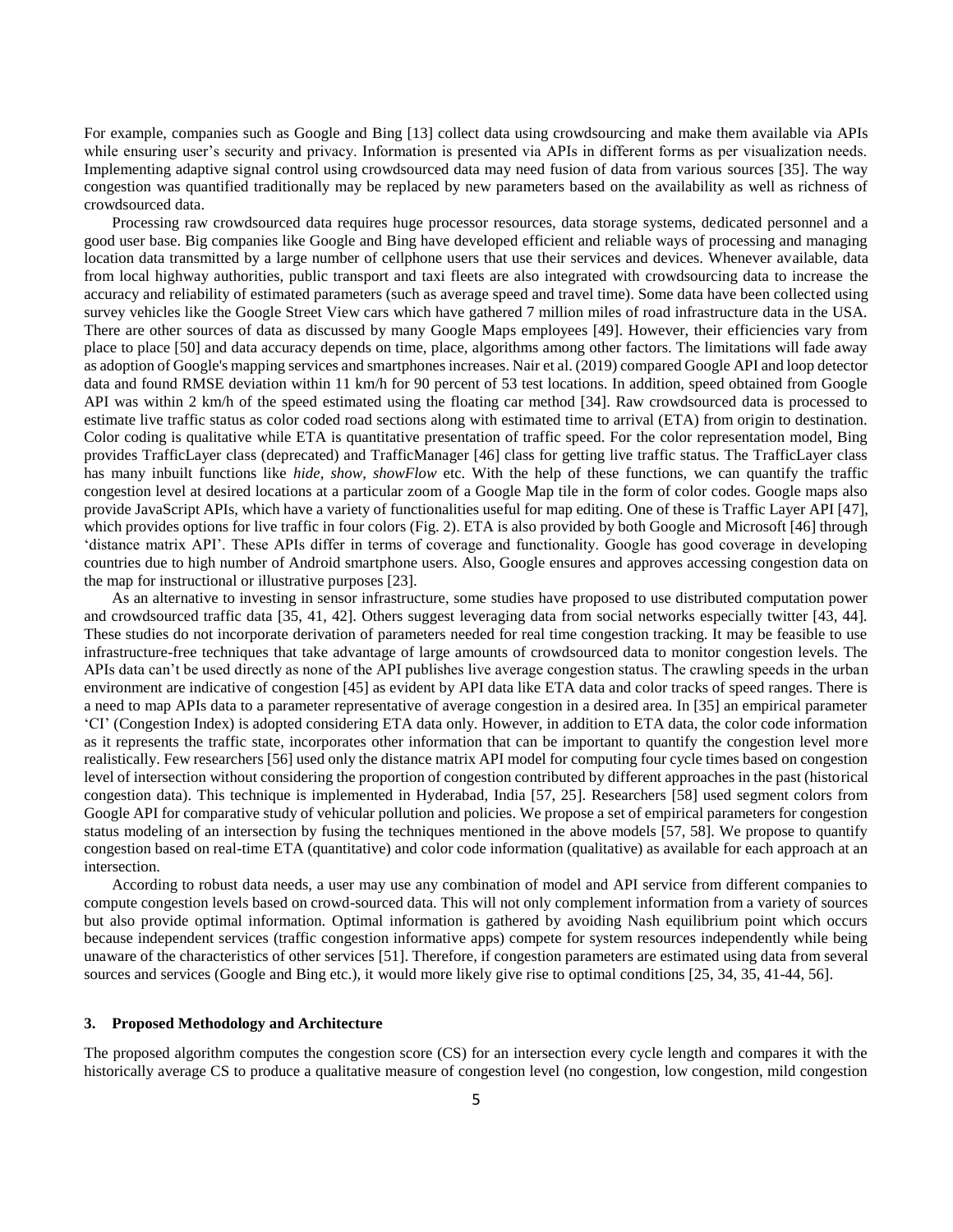and severe congestion) for the given intersection. Then, based on the existing congestion level, cycle length is updated using the principle of AIMD which is commonly used for managing data packets in TCP/IP protocol of the internet [52].



Fig. 2. Color coded tracks from Google Traffic API based on different speed ranges

#### **3.1 Signal Optimization Using the AIMD Principle**

AIMD turns out to be a powerful, effective and simple mechanism for congestion control. The problem of congestion control involves conflicting requirements such as maximizing the intersection throughput on all approaches. Every approach must get a fair share of green signal time. Therefore, the idea is to use an algorithm for congestion control that has the approach of operating close to maximum utilization by maintaining the fair share. For maximum utilization, the system will converge to a point where every intersection link (assuming everything else is equal) will get approximately '1/m' traffic density of the whole 4-way infrastructure density, if there are 'm' links at the intersection. Since it provides the best optimum allocation of time by spreading traffic equally, traffic jams are minimized.

The concept of AIMD can be understood graphically using the so-called "CHIU JAIN" plot [52]. Explanation is provided for two approaches (with flow rate A and B respectively) or links that are competing for resources at the intersections. The following analysis can be done with any number of intersection links using a higher dimension vector space. Traffic flow is directly proportional to green time. Flow rate A and B are plotted on the X-axis and Y-axis respectively. Given the overall intersection capacity as 'C', the diagonal line "A + B = C" represents efficient operation while the dotted line "A = B" depicts fairness. The region above the diagonal line where  $A + B < C$  represents underutilization of the traffic signal while the region below it depicts overutilization of the traffic signal. For a fair network, A will be equal to B. Hence, the flow values should fall on line "A = B" after stabilization (using AIMD algorithm). Now, to maximize overall link utilization the two links must operate at total capacity equal to  $A + B$  or on the line  $(A + B = C)$ . The AIMD algorithm aims to achieve flow A and flow B by first increasing additively and then decreasing multiplicatively (actually by dividing) as it crosses the line  $(A + B = C)$ . Figure 3 also depicts the behavior of AIMD through a series of cycle lengths namely T1 through T4. For cycle length T1 flow B is operating well above its fair share and flow A is operating well below its fair share but the overall flow is less than 'C'. So, both flows are in an additive-increase mode with equal increments. If both of these are increased additively, the point must move parallel to line  $A = B$  until it crosses line  $A + B = C$ . At that point, the network becomes overloaded. Hence, a multiplicative decrease of a factor, say '1/2', is applied. After that, the system goes back to an additive increase mode again. Now, since the 'multiplicative decrease' decreases B more than A (it is a multiplicative factor), the traffic state approaches the fair line (A=B). The point T3 is closer to the fair line than T1 and T3. Over time, the system oscillates between overloaded and under loaded conditions pushing the network until it's just slightly overloaded, and then back off a little bit. This scaling with the "multiplicative decrease" factor causes the flow to converge towards the desired equilibrium point i.e., the green dot (intersection of  $A = B$  and  $A + B = C$ ). At that point, the system is fair to both the approaches while also utilizing the network efficiently. Over time, AIMD causes a set of flows to achieve both of the desired properties (fairness and efficiency).

To deploy an AIMD principle-based algorithm for adjusting the signal timings, microcontrollers (as slaves) are needed for each lane. These slaves are connected to the central microcontroller unit server (MCU) which acts as the master. Generally, various ready-to-use traffic-light hardware boards (master and slave) are available and are deployed at various traffic-lights. The proposed method would use these microcontrollers to deploy the AIMD algorithm to control signal timings based on the level of congestion. Further, the central MCU is wirelessly connected to the traffic control center where processing may be done. The MCU at the intersection receives the timing according to the congestion level and then communicates it to every traffic light via a small network as shown in Fig. 4. If a standalone solution is needed for each intersection, then the central MCU has to be powerful. Otherwise, a Single Board Computer (SBC) like Intel NUC can independently perform the functionality of a server desktop PC housed at the traffic control center. Further, traffic light control hardware implementations are susceptible to threats like security, system crash due to bad internet connection or overheating. For dealing with these threats a reliable operating system crash susceptible architecture must be used [30].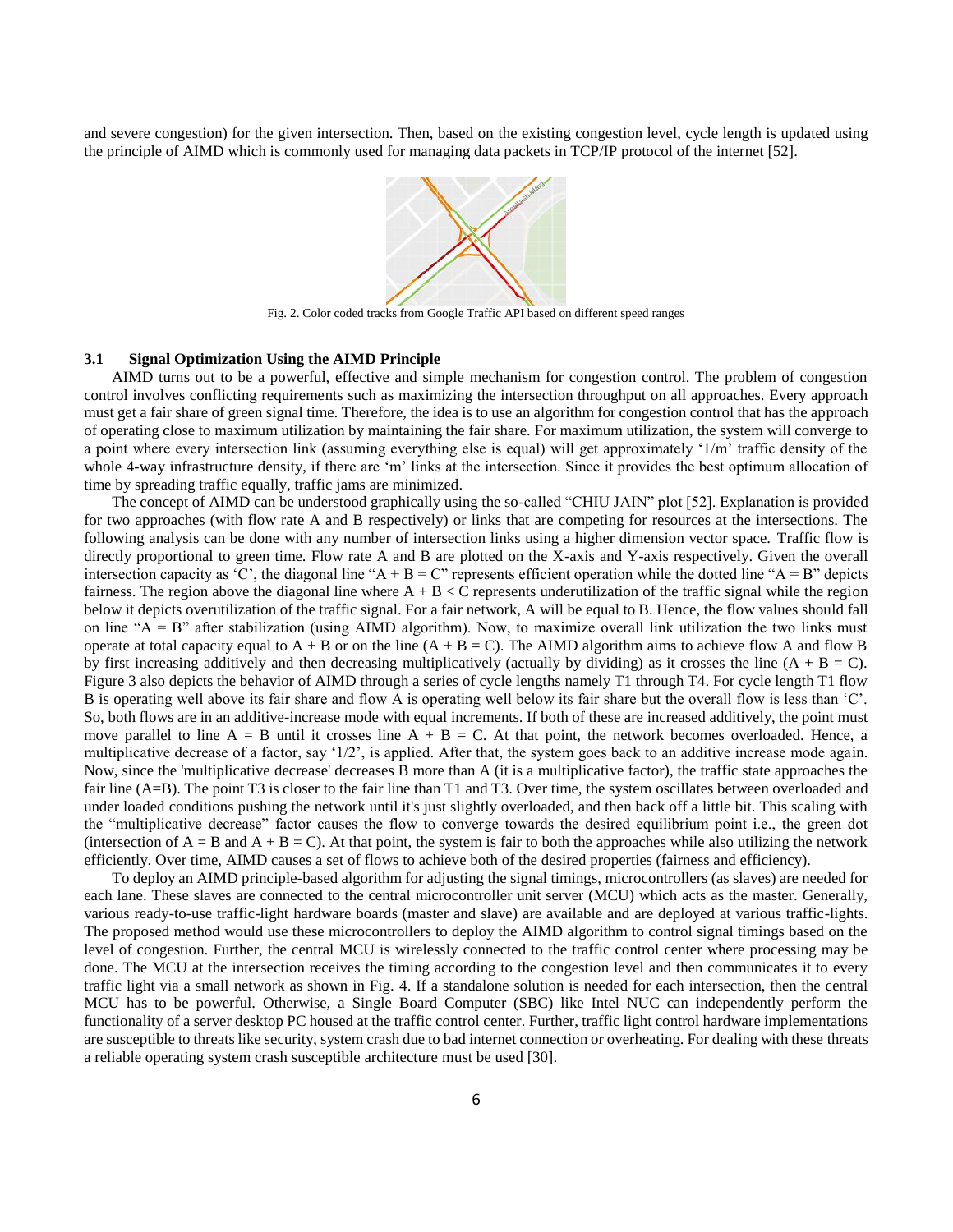

Fig. 4. Interconnected microcontroller network

## **3.2 Development of Adaptive Signal Timing and Control Algorithm**

Congestion score (CS) of a given intersection is computed using real-time as well as historically available qualitative (color) and quantitative data (ETA) for traffic on road sections spanning from the geometric center of the road intersection to 500 m (or a suitably calibrated distance along the intersection legs) on all approaches to the intersection. The ETA data is obtained from distance matrix API while color codes data is extracted from Java map API. Congestion score is the product of color-based congestion measure  $(CM_{color})$  and ETA based congestion measure  $CM_{ETA}$  (See Eq.1 to Eq. 4). The average congestion score  $CS_{avg}$  is computed as the product of average  $CM_{color}$  and average  $CM_{ETA}$  (See Eq. (5)). Average  $CM_{color}$  or  $CM_{color,avg}$  is computed as the hourly mean of  $CM_{color}$  recorded during the same hour last week while average  $CM_{ETA}$  or  $CM_{ETA,avg}$  is computed as long term (say monthly) mean of  $CM_{ETA}$ . The color-based congestion measure is computed for the whole intersection while ETA based congestion measure is real time ETA weighted by past ETA values observed on the given link. The proportion of congestion or weight is given by  $w_i = LETA_i / \sum_{i=1}^{m} LETA_i$ , where m is the number of links. The congestion regions (Region-1: no congestion, Region-2: low congestion, Region-3: moderate congestion, Region-4: severe congestion) are defined based on three congestion scores namely  $(CS_{min} + CS_{avg})/2$ ,  $CS_{avg}$  and  $(CS_{max} + CS_{avg})/2$  as shown in Fig. 5. Here,  $CS_{min}$  and  $CS_{max}$  are the minimum and maximum *CS* observed during the same hour last week. Congestion regions are defined for each hour.  $\mathcal{CS}$  is calculated using crowdsource data only. If the crowdsource data is not reliable and more stable data from sensors is available then sensor data needs to be converted to ETA to compute all the parameters.

As mentioned earlier the Google API does not publish congestion levels in the digital format explicitly. The distance matrix API provides 'duration in traffic' which is real-time ETA for each link (origin-destination pair). The distance matrix API takes a pair of original and destination (in terms of latitude and longitude) points anywhere on the road and returns the estimated time of arrival (ETA) between those two points. For a four-legged intersection with both way streets on all four approaches, there are eight links. ETA is basically the estimated travel time between the identified origin and destination and is given by the distance between the origin and destination divided by the real-time speed between the pair of points. The API denotes ETA as 'duration in traffic'. The API also provides 'duration' which is averaged ETA over 'n' samples for long time periods (say months) and is referred to as 'LETA' as shown in (Eq. 5). LETA values are obtained for each link (say m in this case). The color information is converted to a numeric value called  $CM_{color}$  which is computed as a weighted average of green, orange, red and dark brown color fractions,  $f_c$ . The weights are chosen as 0.25, 0.5, 0.75 and 1.00 for green, orange, red and dark brown color fractions respectively as shown in Eq. 2. Color fraction for a color is the proportion of pixels of that color. The given weights were chosen to map congestion, a non-linear phenomenon, to a linear scale.  $CM_{color}$  varies from 0.25 (for all green pixels) to 1.00 (for all red pixels) and is higher for higher congestion levels.

Capturing and processing images may be efficiently done in the background through various virtual machine software tools. Also, a single image can provide traffic state data of all the approaches in a single Java map API. There is no need to make a distance matrix API call that is more data intensive (need for linkwise origin/destination data). These would make the overall process more efficient. In summary, the following three steps are required: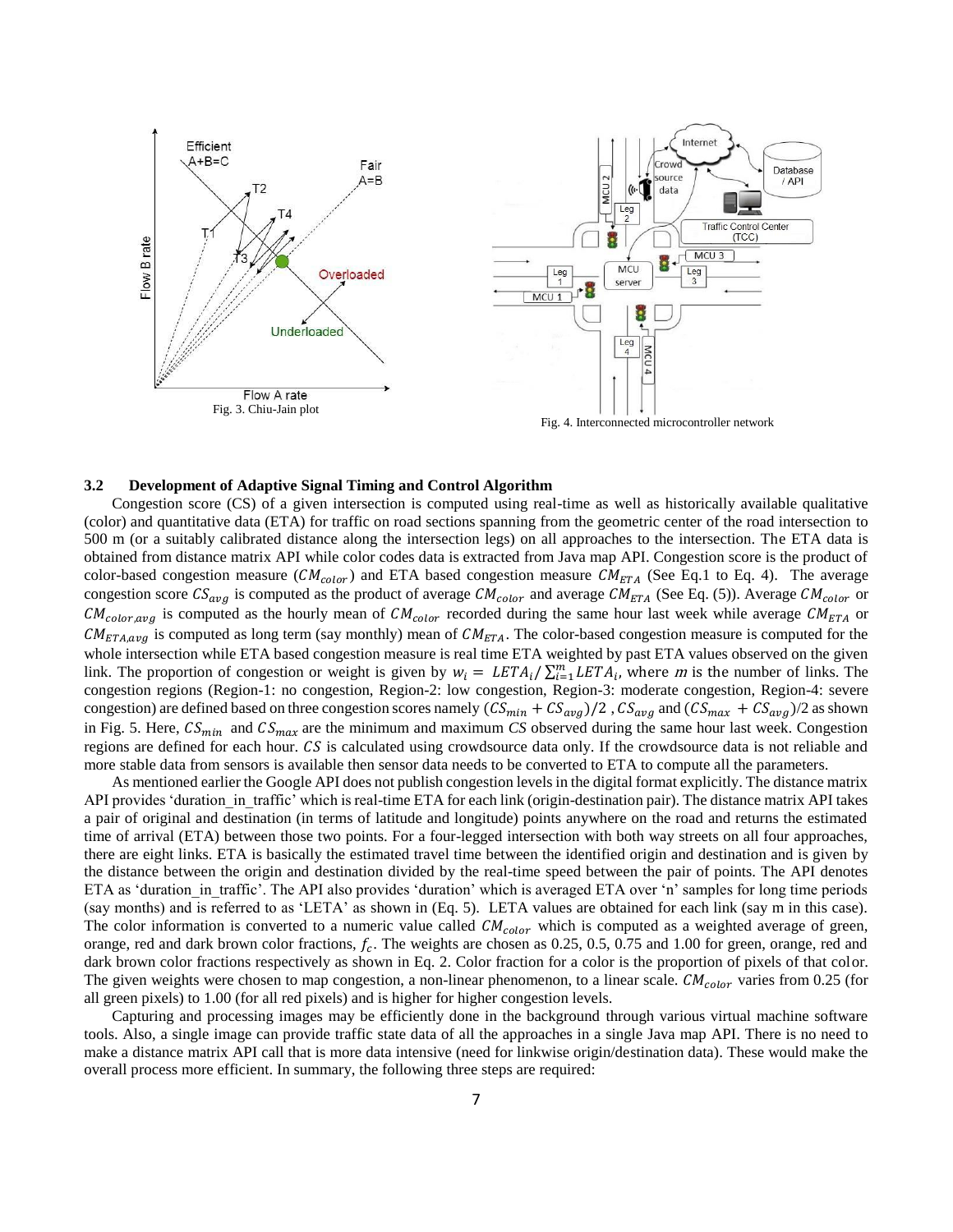- 1) An image of 'Google Map API' tile centered at the center of the intersection is captured at a suitable zoom.
- 2) Clutters like landmarks, parks, local roads, water bodies, buildings and other irrelevant items are removed to increase the speed and accuracy of image processing.
- 3) Image processing is done to calculate the fraction of pixels of different colors.

A four-legged intersection with all bi-directional approaches comprises eight intersection links that have combined influence on the resultant congestion experienced at the intersections.  $CM_{ETA}$  is computed as a weighted sum of ETA on each link. The weight,  $w_i$  is the proportion of congestion (depicted by LETA) contributed by a link historically.





Fig. 5. Congestion Regions Diagram (CRD) based on congestion score

Quantification of congestion level is an empirical scheme which the authorities may wish to define using well-established parameters like cruising speed, queue length and degree of saturation at an intersection. These parameters may be estimated using traffic flow models using the available crowd-sourced data (e.g. ETA). For example, average speed can be estimated using travel time (ETA) and the length of the link for which congestion level is to be defined. In order to calibrate the parameters using a simulator (e.g. SUMO), the estimated average speed (on all links) may be compared with the field values. Once calibration is done and simulation model of the intersection is established, other parameters may also be obtained. Different schemes like a heuristic algorithm as described in [4] and an evolutionary algorithm as described in [7] may be adopted for creating real-time simulation trajectories that can be used to quantify the congestion level. When available, the sensor data can be integrated into the simulation step which can reduce the error further [30]. The fusion of simulated and recorded data may make quantification of congestion more accurate.

In the proposed framework, cycle length *T* is adjusted based on the level of congestion experienced by the intersection. The aforementioned signal timing control algorithm is depicted in Fig. 6. Maximum cycle length *Tmax* for a given intersection can be found by using CoSiCoSt or empirical data. For an intersection with *m* approaches the cycle length  $T = \sum_{i=1}^{m} G_i$  where  $G_i$  denotes the durations of green time. The amber/yellow (waiting) time of each split is unaffected by the algorithm and hence ignored in the equation. Since, smaller cycle length is suitable for a low traffic volume network, the algorithm proposes to increase the cycle length when congestion (higher volume) hits the intersection. Also, from Webster formulae it can be seen that cycles length in the range of (0.75 - 1.5) times the optimum-cycle-length do not significantly increase delay [53]. The proposed algorithm keeps track of the congestion level and adjusts the cycle length within the optimal range.

The algorithm suggests setting the cycle length to *Tmax /2*. At Region-4 congestion (severe), cycle length is increased from  $T_{max}/2$  to  $T_{max}$ . The region  $T_{max}/2$  to  $T_{max}$  lies within (0.75 - 1.5) times the optimum-cycle-length. If the congestion level is maintained at "no congestion" (Region-1), cycle length is kept at *Tmax /2*. However, as soon as the congestion deteriorates to the next level (Region-2 or worse), the cycle time becomes *Tmax/2 + 'Temp'* based on the congestion level. The value of "Temp" is set to T<sub>max</sub>/8, T<sub>max</sub>/6, T<sub>max</sub>/4 and T<sub>max</sub>/2 for Region-1, Region-2, Region-3 and Region-4 congestion levels respectively. It should be noted that 'T/8' is significant as it lies within 15 s to 30 s for cycle time 120 s to 240 s. As congestion worsens, the algorithm keeps adding "Temp" to the cycle length until it reaches *Tmax*. This is an 'additive increase' in cycle time. After that, it keeps maintaining the cycle time to *Tmax* provided the congestion level is the same as the previous congestion level except Region-1. As soon as congestion improves, 'multiplicative decrease' occurs and variable *T* (cycle length) is set to  $T_{max}/2$  and Temp based on the congestion level. This is an iterative process that monitors and adjusts the cycle time. The ratio of green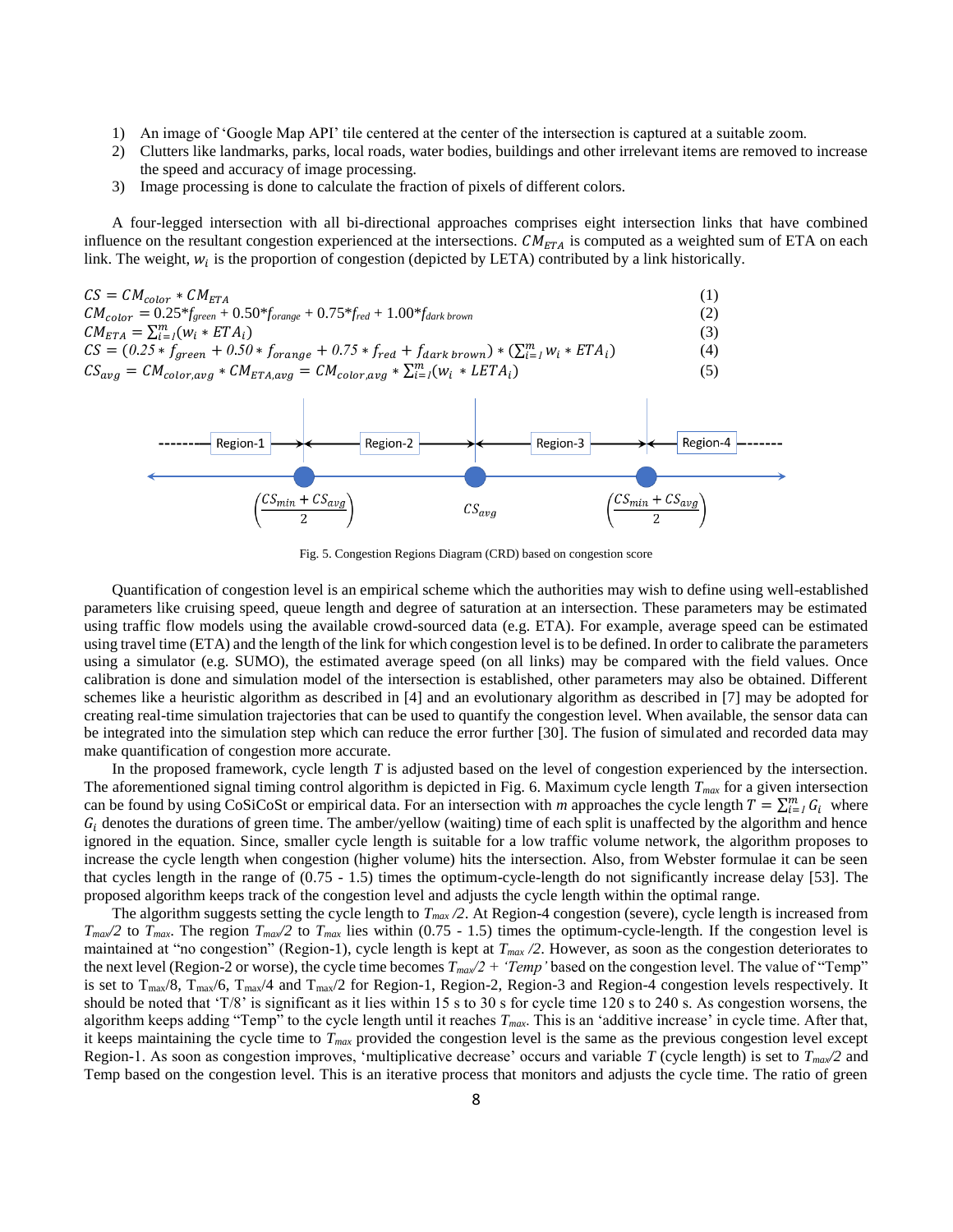time  $(G_i)$  and red time  $(R_i = T - G_i)$  is preserved as decided by the road authorities and therefore the proposed method respects the expertise and computations that went in designing the signal timings of the intersection. This solves the problem caused by a full adaptive control algorithm in traffic patterns and road conditions in developing countries. Also the proposed control algorithm is lightweight and has a time and space complexity of  $O(1)$ , i.e. constant, both in best and worst case scenario. In each cycle, only fixed number of arithmetic operations are executed.

However, care should be taken to ensure that T/2 is at least equal to the minimum green interval for each movement. Left turns (for right side driving countries like USA, China), minor streets, major streets, usually have different minimum green times with left turns (for right side driving countries) and minor side street intervals are often in the range from 4 s to 10 s while major streets often go higher than 15 seconds [54]. Yellow Clearance, Red Clearance, Walk time, Flashing Don't Walk time should not be changed. Further, the color code data are available in four quantized levels and so to avoid quantization error, four congestion status levels are used.



Fig. 6. AIMD based traffic signal timing adjustment algorithm

## **3.3 Programming and Data Extraction**

Real-time traffic data was obtained at regular intervals from Google API that allowed access (through API key) to freely available data for research and educational purposes. The distance matrix API request contains many parameters like travel mode, turn restriction, departure time, origin and destination coordinates along with the user's key and information about the required data format (either JSON or XML). The requests return ETA as well as LETA data. For Java map API, an HTML file is generated with the help of Google RoadMapAPI as shown in Fig. 7 (b). Clutters like parks, local roads, water bodies, buildings etc. are turned off using functions in the *StyledMapType* Class. This results in the road network of the study area as shown in Fig. 7 at zoom level 18. Another function in the Google API called *TrafficLayer* is used to obtain real-time traffic in the form of four color codes namely green, orange, red and dark brown which signifies the increasing level congestion. Finally, a processed '.html' file with color codes is obtained. To extract an image from the Google Map, a program (*MapToImage.java*) was developed in Java using swing and I/O packages. The file *MapToImage.java* contains three thread classes (as shown in Fig. 8) which performs their tasks in the following sequence:

- Thread1, Thread2 and Thread3 are initialized simultaneously.
- Thread1 makes an API call and loads the clutter free Google map with color representation of traffic data.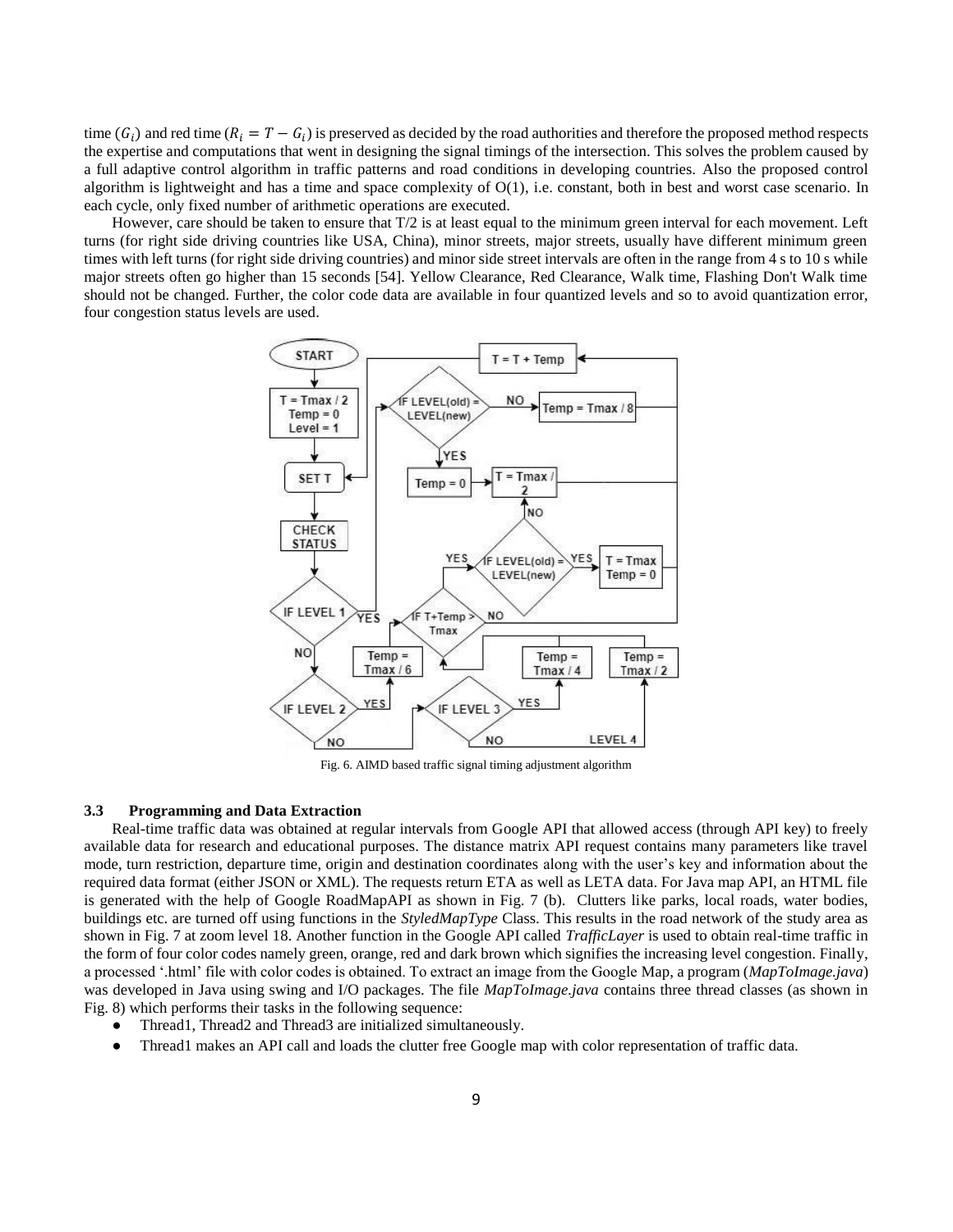- Thread2 waits for 6 seconds to allow Thread1 to complete loading the processed map, and then takes a screenshot of the computer screen which displays the map. The dimension of the screenshot is 200 mm less than both the height and the width of the monitor. The dimension should be manually set for a given intersection according to preferences. Thread2 saves the screenshot to a '.jpg' format in the same folder as the HTML file.
- Thread3 waits for 7 seconds to allow Thread1 and Thread2 to complete the tasks and then finds the RGB value of each pixel present in the '.jpg' image file. Using a MATLAB code, the images are processed to find the range (Table 3) of RGB values corresponding to the various traffic color codes (green, orange, red and dark brown). Removing the clutters and extracting congestion status from the image introduces an error of about 2% to 3%. This is because (1) the RGB values of a particular pixel do not have a fixed value but fall in a range, and (2) the number of pixels of a particular color for a given picture may vary with the resolution of the graphical processing unit of the image-capturing device. However, the ratio calculated in the proposed method is going to be the same for all devices. The fractions of various colors in the images and subsequently  $CS$  are computed by Thread3 using the JSON string produced by the distance matrix API.



Fig. 7. (a) Images of unprocessed HTML file (b) Images of processed and clutter removed HTML file



Fig. 8. (a) Thread 1 (b) Thread 2 (c) Thread 3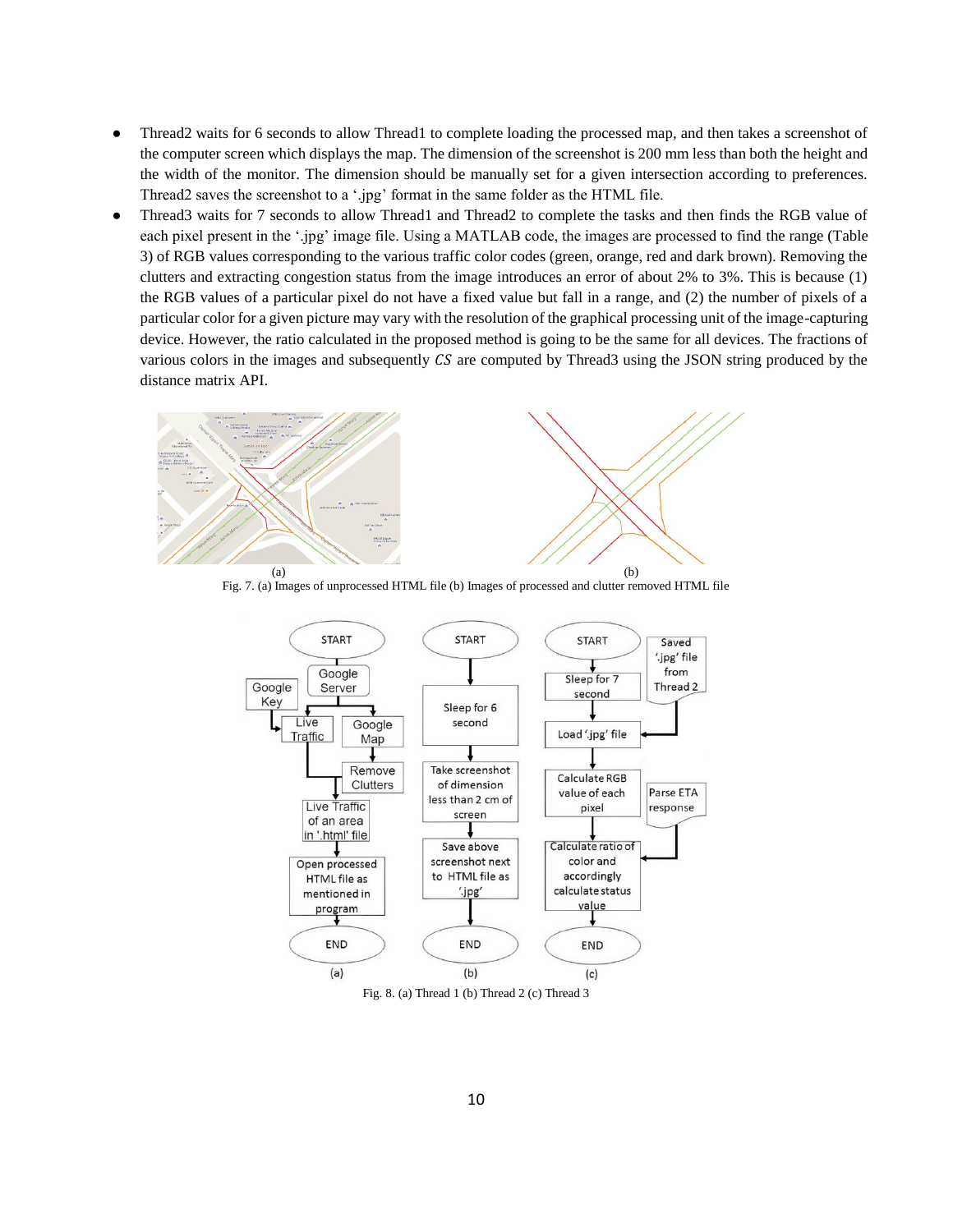| Color in Google Maps |               | Ranges for RGB |              |
|----------------------|---------------|----------------|--------------|
|                      | Red(R)        | Green(G)       | Blue(B)      |
| Green                | $(125 - 195)$ | $(172 - 232)$  | $(58 - 185)$ |
| Orange               | $(180 - 255)$ | $(90 - 190)$   | $(0-110)$    |
| Red                  | $(140 - 220)$ | $(0 - 65)$     | $(0 - 65)$   |
| Dark brown           | $(75 - 160)$  | $(0 - 80)$     |              |

Table 3 Range for RGB values of different colors of Google maps.

#### **4. Proof of Concept of the Proposed Framework**

To validate the proposed algorithm, Google traffic data (color codes and ETA matrix) were obtained at three 4-way intersections in Delhi, India from 8 p.m. to 9 p.m. at a frequency of one sample per 2 minutes. Each link consists of three lanes as shown in Fig 9. The proportions of congestion observed on the eight links are shown in Table 4. *CS* is computed and fed into the adaptive signal control algorithm to change the green and red time according to a fixed initial ratio. The frequency distribution of congestion levels [33] observed at these intersections reveals the need for adaptive traffic signal control (Table 5).



Fig. 9. 4-way Intersection used in the simulation

Table 4 ETA fraction of intersection links (directions and approaches) at different intersections (I).

| Road | $Weight(I-1)$ | Weight $(I-2)$ | Weight $(I-3)$ |
|------|---------------|----------------|----------------|
|      | 0.105066      | 0.092925       | 0.09322        |
| 2    | 0.116323      | 0.155227       | 0.084746       |
| 3    | 0.093809      | 0.095037       | 0.112994       |
| 4    | 0.118199      | 0.098205       | 0.112994       |
| 5    | 0.123827      | 0.116156       | 0.135593       |
| 6    | 0.150094      | 0.153115       | 0.144068       |
|      | 0.142589      | 0.117212       | 0.152542       |
| 8    | 0.150094      | 0.172122       | 0.163842       |

Table 5 Frequency of congestion levels observed from 8 p.m. to 9 p.m for three intersections (I-1, I-2 and I-3)

| <b>Congestion Levels</b> | Frequency |                |                |
|--------------------------|-----------|----------------|----------------|
|                          | $L_{1}$   | L <sub>2</sub> | L <sub>3</sub> |
|                          |           |                |                |
|                          |           |                |                |
|                          |           |                |                |
|                          |           |                |                |
|                          |           |                |                |

For a given intersection, the longer the cycle time the better it is for decongesting the connected links. However, for low congestion, small cycle time is better. The AIMD technique embedded in the proposed algorithm activates whenever congestion changes abruptly. The higher the congestion, the longer it takes to mitigate it. For more severe congestion impulses, a larger additive increase is adopted, while for small impulse, small increment in cycle-time is recommended so that it avoids vehicle queues. The proposed methodology showed that AIMD is applicable to road networks with multiple links. The freely available traffic simulation package SUMO was used to simulate a simple 4-way intersection of two six-lane roads as shown in Fig. 9.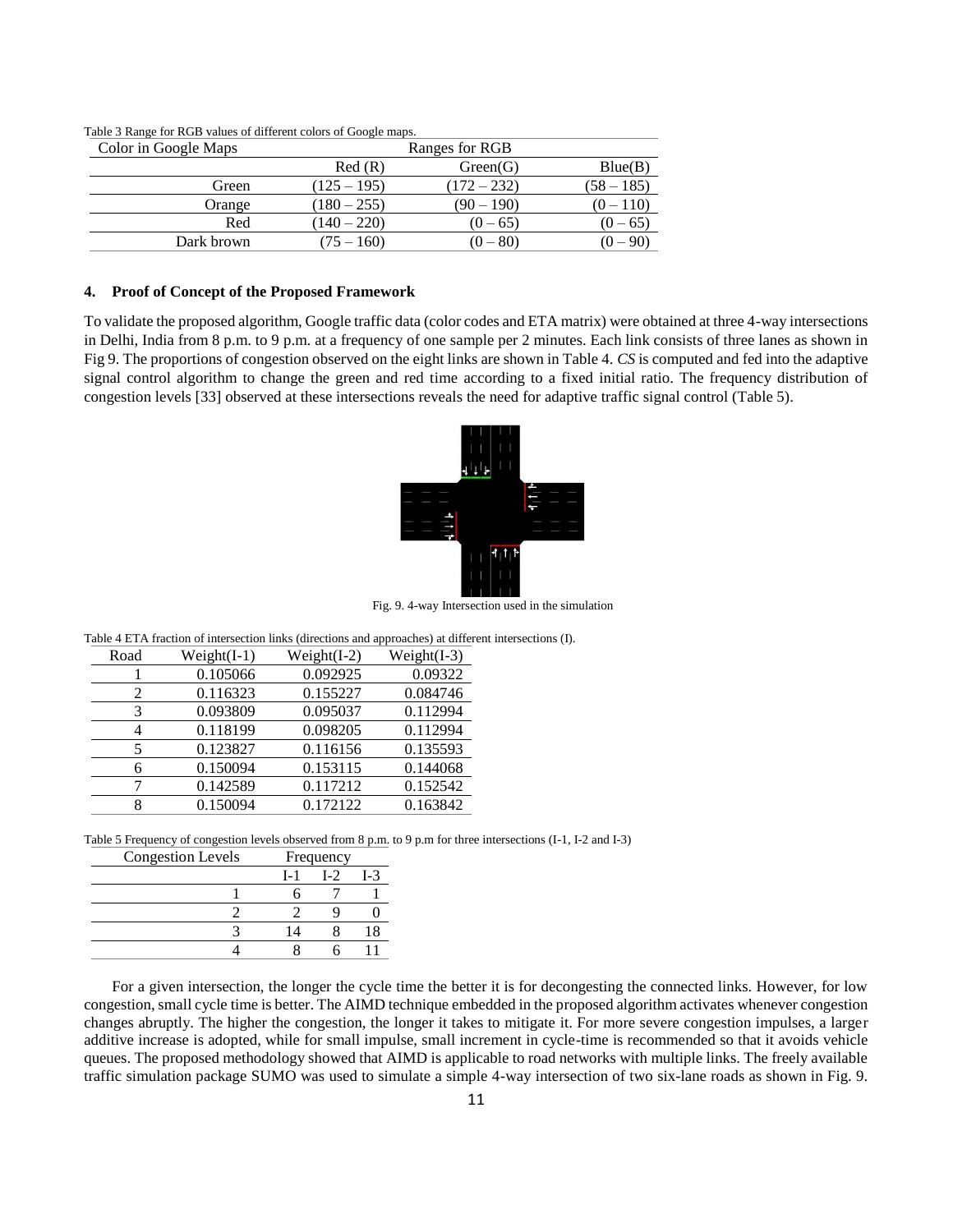Each lane is 500 m long and the traffic is randomly generated with equal probability in all directions. The traffic includes three types of vehicles i.e. 4-wheeler (cars), 2-wheeler (motorbikes) and buses with probability of occurrence as 0.5, 0.4 and 0.1 respectively. Parameters like maximum speed, acceleration, vehicle length, gap between vehicles and lane change capacity are the inputs to simulation. For detecting congestion, the speed-based detector as discussed in [55] with the cutoff speed of 1 m/s is coded. The detector provides the ratio of number of vehicles with speed less than a cutoff speed on a link to total vehicles on the link. For the purpose of simulation, the four congestion levels are decided by partitioning the range of simulated congestion values obtained by analyzing different simulations for different flow rates.

For practical purposes, the cycle time must not be too large or too small. Road authorities prefer moderate cycle length of 120 to 160 seconds to avoid driver inconvenience and hence red light running events. A cycle time of 120 s to 240 s with 2 s yellow time for each lane is chosen. Fig. 10 shows speed detector data averaged throughout the network for each second of the simulation run for different input (flow) rates of the vehicle in the network. Information about the series depicted in Fig. 10 is presented in Table 6. As observed in the graph of Fig. 10 for low input rate (1 second/vehicle), the small cycle time i.e. Series4, is good as it creates less average congestion and allows a throughput of 4000 vehicles in less time (Table 6). While for high input rate (0.7 second / vehicle), long cycle time i.e. Series3, is suitable for low congestion and throughput of 4000 vehicles in less time (Table 6). This fact is also corroborated by Webster formulae and its more optimized derivatives as studied in [53]. In Fig. 2 of [53], the authors presented graphs of optimum cycle length to intersection flow ratio for different lost time. Those graphs demonstrate that the optimum fix-cycle time increases with the increase in flow.



Fig. 10. Comparison of different fix cycle-time with different input rate



Fig. 11. Comparison of different fix cycle-time with different input rate

| Table 6 Different series of Fig. 10 |               |           |                |  |
|-------------------------------------|---------------|-----------|----------------|--|
|                                     | Input vehicle | Fix cycle | Time $(s)$ for |  |
|                                     | rate (s/veh)  | time(s)   | 4000 vehicles  |  |
| Series1                             | 0.7           | 120       | 3613           |  |
| Series <sub>2</sub>                 | 0.7           | 180       | 3231           |  |
| Series3                             | 0.7           | 240       | 3191           |  |
| Series4                             | 1.0           | 120       | 4160           |  |
| Series <sub>5</sub>                 | 1.0           | 180       | 4162           |  |
| Series <sub>6</sub>                 | 1.0           | 240       | 4185           |  |
|                                     |               |           |                |  |

| Table 7 Different series of Fig. 11 |                  |           |                |  |
|-------------------------------------|------------------|-----------|----------------|--|
|                                     | Input vehicle    | Fix cycle | Time $(s)$ for |  |
|                                     | rate (s/veh) for | time(s)   | 6000           |  |
|                                     | 1500-3000        |           | vehicles       |  |
|                                     | vehicle no.      |           |                |  |
| Series1                             | 0.6              | 120       | 5668           |  |
| Series <sub>2</sub>                 | 0.6              | 240       | 5449           |  |
| Series3                             | 0.6              | Algorithm | 5650           |  |
|                                     |                  |           |                |  |

Further we created a simulation in which the input rate is 1 second / vehicle for all, but for vehicles 1500-3000 the flow is 0.6 second / vehicle. This is done to simulate traffic bursts to test the AIMD based algorithm. In Fig. 11, a time series of simulated average congestion is plotted. Three series are plotted in Fig. 11 for which cycle time is decided as shown in Table 7. Initially with the burst, the congestion starts to build up and after sometime when the traffic burst is over, it starts to drop. However, after a congestion burst, the new congestion level is worse than before. From Table 7 and Fig. 11, it can be seen that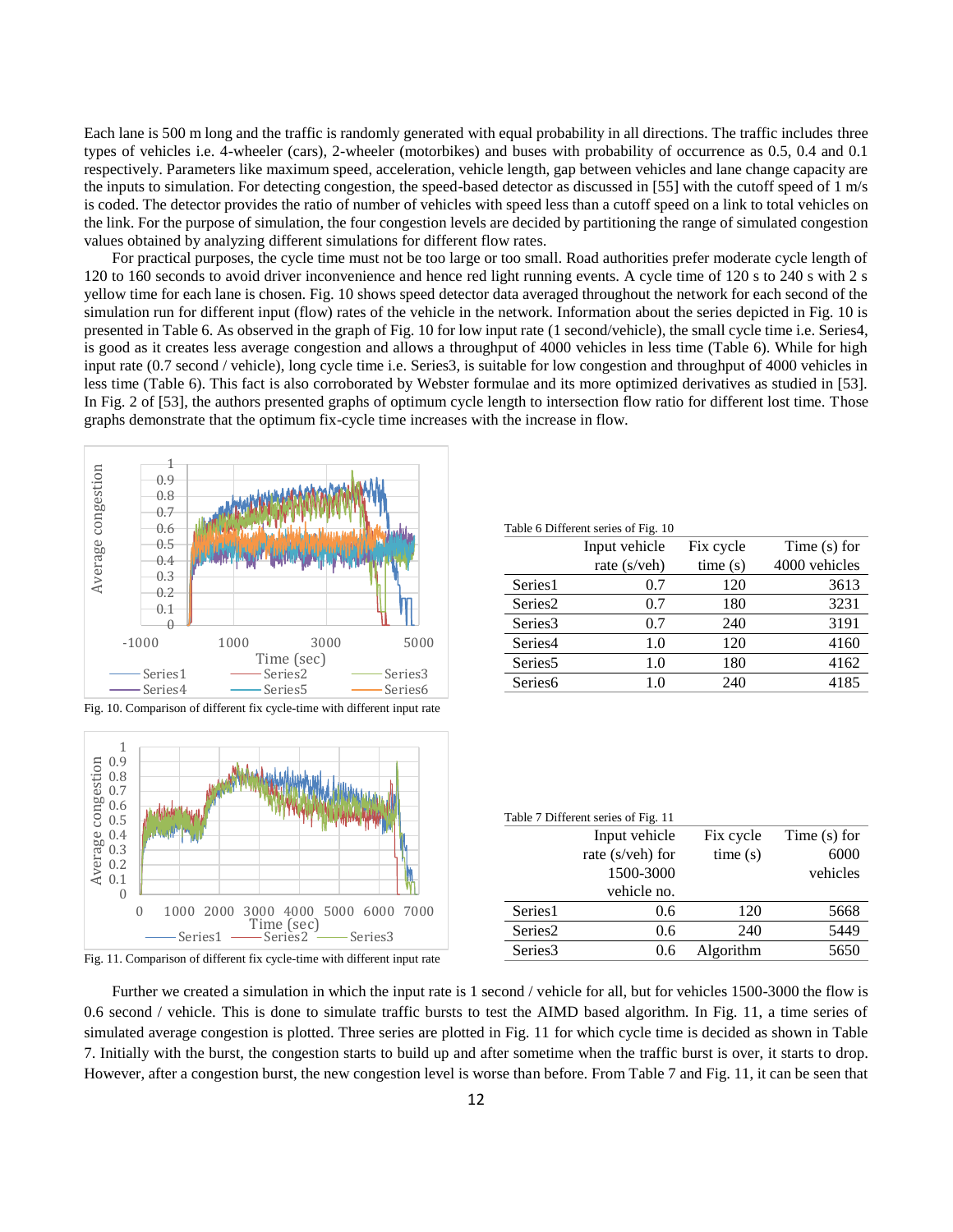the throughput of 6000 vehicles is high for Series1 and low for Series2. However, series2 is more congested than Series1 before the traffic burst, which is same as that of conclusion given for low input rate of Fig. 10. Further congestion for Series1 and Series3 is similar before the traffic burst. Series2 and Series3 are equally effective for suppressing congestion as average congestion drops after the peak is almost similar. For Series3, 35 different cycle times were run for 5650 s using throughput volume as 6000 vehicles per hour. Average cycle-time was 163 s, which is much less than 240 s. Hence, the algorithm provides better congestion management not only in normal conditions but also during traffic bursts by maintaining a small average cycle time.

#### **5. Conclusions and Future Scope**

In this work, we proposed a dynamic traffic control framework that utilizes crowdsourced data (provided by Google Map API) and maximizes intersection throughput in a lane free traffic. In the proposed framework, congestion score is derived by fusing quantitative and qualitative data available from the API. Based on the congestion score, the level of congestion is assessed and this is used to dynamically change the cycle length of the signal using the AIMD principle (TCP/IP internet protocol). The efficacy of the AIMD principle was done using analytical reasoning (Chiu-Jain plot).

Validation of the framework was done by simulating real life scenarios in SUMO, a freely available traffic simulation package. The proposed algorithm decreases congestion by setting small cycle time for low or no congestion situations, and mitigates traffic breakdown similar to that of large cycle time while maintaining small cycle length (on an average) which most drivers would desire.

The method of obtaining the traffic data is infrastructure-free, economically feasible, accurate and scalable for sustainable traffic management in developing countries. The algorithm to compute the congestion status was validated by simulating few intersections in mixed traffic conditions. The proposed algorithm enhances the existing predefined signal timing by reducing congestion and increasing throughput while maintaining the weighted timing ratio for different intersection links. The proposed methodology of controlling traffic signal, can be easily incorporated in smart city framework saving huge amounts of resources like fuel and lost time due to delay. This paper mainly focuses on a holistic framework to optimize intersection throughput utilizing whatever infrastructure free data are available. Further investigation is needed to assess congestion levels in complex road networks that include multiple intersections or grade separated intersections.

## **Acknowledgments**

The present work in the paper was not funded by any organization. One of the coauthor, Devanjan Bhattacharya has received funding from UKRI ESRC Impact acceleration grant (ES/T50189X/1), and European Union's Horizon 2020 research and innovation programme under the Marie Skłodowska-Curie COFUND grant agreement No. 801215: TRAIN@Ed: 'Transnational Research And Innovation Network At Edinburgh'.

#### **References**

- [1] Mahmud, K., Gope, K., & Chowdhury, S. M. R. (2012). Possible causes & solutions of traffic jam and their impact on the economy of Dhaka City. J. Mgmt. & Sustainability, 2, 112.
- [2] Mohamedshah, Y. M., Chen, L. W., & Council, F. M. (2000). Association of selected intersection factors with red-light-running crashes. US Department of Transportation, Federal Highway Administration, Research, Development, and Technology, Turner-Fairbank Highway Research Center.
- [3] Galatioto, F., Giuffrè, T., Bell, M., Tesoriere, G., & Campisi, T. (2012). Traffic microsimulation model to predict variability of red-light running influenced by traffic light operations in urban area. Procedia-Social and Behavioral Sciences, 53, 871-879.
- [4] Zambrano-Martinez, Jorge, et al. "Towards realistic urban traffic experiments using DFROUTER: Heuristic, validation and extensions." Sensors 17.12 (2017): 2921.
- [5] Cao, Z., Jiang, S., Zhang, J., & Guo, H. (2017). A unified framework for vehicle rerouting and traffic light control to reduce traffic congestion IEEE Transactions on Intelligent Transportation Systems, 18(7), 1958-1973.
- [6] Chakrabarti, U. K., & Parikh, J. K. (2013). Risk-based route evaluation against country-specific criteria of risk tolerability for hazmat transportation through Indian State Highways. Journal of Loss Prevention in the Process Industries, 26(4), 723-736.
- [7] Stolfi, Daniel H., and Enrique Alba. "Generating realistic urban traffic flows with evolutionary techniques." Engineering Applications of Artificial Intelligence 75 (2018): 36-47.
- [8] Yousef, Khalil M. Ahmad, Ali Shatnawi, and Mohammad Latayfeh. "Intelligent traffic light scheduling technique using calendar-based history information." Future Generation Computer Systems 91 (2019): 124-135.
- [9] Mishra, S., Singh, N., & Bhattacharya, D. (2021). Application-Based COVID-19 Micro-Mobility Solution for Safe and Smart Navigation in Pandemics. ISPRS International Journal of Geo-Information, 10(8), 571.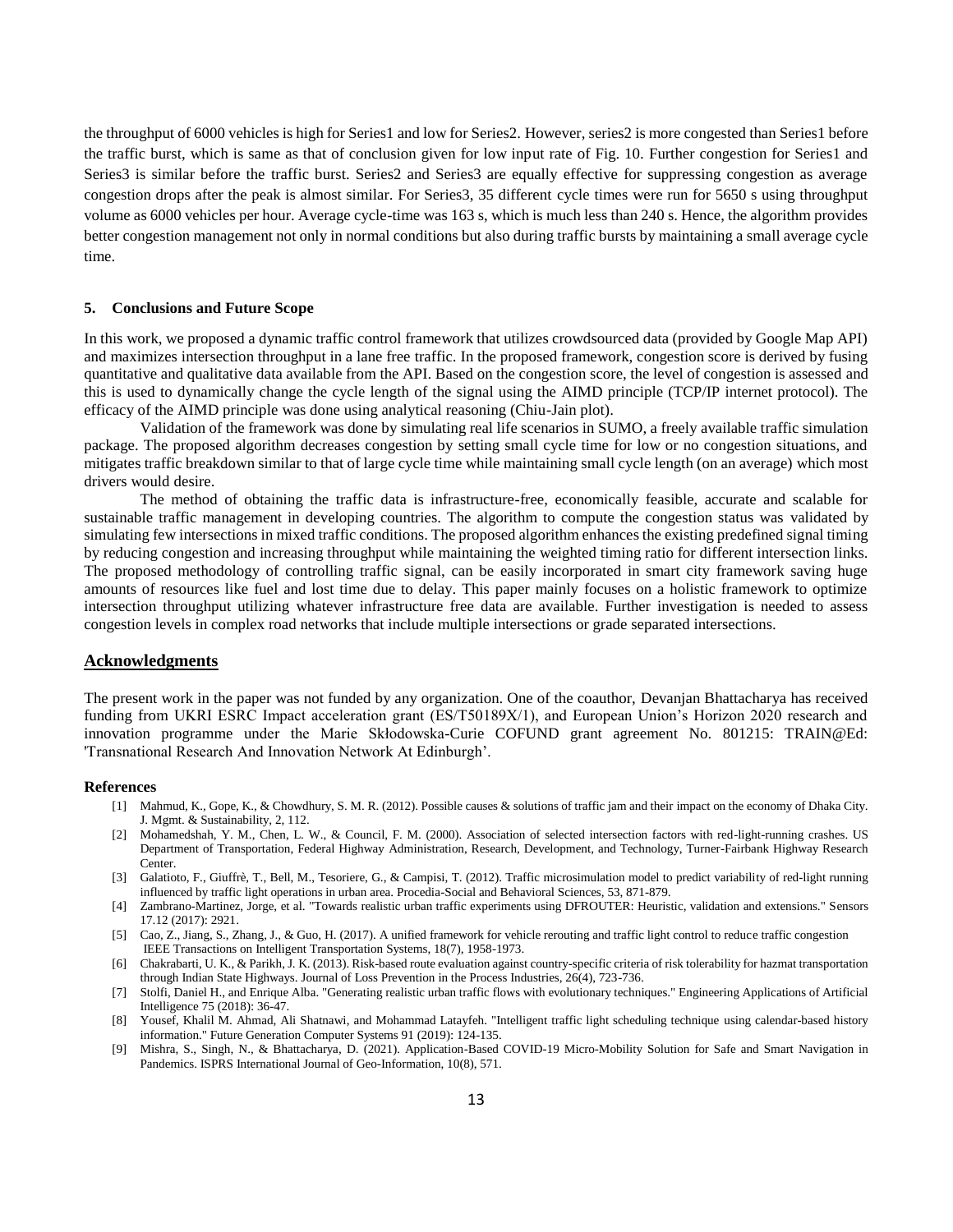- [10] Jain, V., Sharma, A., & Subramanian, L. (2012, March). Road traffic congestion in the developing world. In Proceedings of the 2nd ACM Symposium on Computing for Development (p. 11). ACM.
- [11] Geroliminis, N., & Daganzo, C. (2008). Existence of urban-scale macroscopic fundamental diagrams: Some experimental findings. Transportation Research Part B: Methodological, 42(9), 759-770.
- [12] Chaitanya Swamy."AUTOMATIC FOR THE PEOPLE" H M, Bangalore Mirror Bureau, Web. 7 Jul. 2017, <http://bangaloremirror.indiatimes.com/bangalore/crime/automatic-for-the-people/articleshow/59448220.cms>
- [13] Eriksson, I. (2019). Towards Integrating Crowdsourced and Official Traffic Data: A study on the integration of data from Waze in traffic management in Stockholm, Sweden.
- [14] Mitrovic, N., & Stevanovic, A. (2019). Estimating Peak-Hour Traffic Profiles for Selection of Appropriate Day-of-Year Signal Timing Plans. Transportation Research Record, 0361198119841860.
- [15] M. R. Flynn, A. R. Kasimov, J.-C. Nave, R. R. Rosales, and B. Seibold. Self-sustained nonlinear waves in traffic flow. Physical Review E, 2009; 79 (5): 056113 DOI: 10.1103/PhysRevE.79.056113
- [16] Sen, R., Cross, A., Vashistha, A., Padmanabhan, V., Cutrell, E., & Thies, W. (2013). Accurate speed and density measurement for road traffic in India. Proceedings Of The 3Rd ACM Symposium On Computing For Development - ACM DEV '13.
- [17] Collotta, M., Pau, G., Salerno, V., & Scata, G. (2012). A Novel Road Monitoring Approach Using Wireless Sensor Networks. 2012 Sixth International Conference On Complex, Intelligent, And Software Intensive Systems.
- [18] Walton, S., Chen, M., & Ebert, D. (2011). LiveLayer: Real-time Traffic Video Visualisation on Geographical Maps. Retrieved from <https://pdfs.semanticscholar.org/929f/aac78137e3b3723994f11f6a82e98fef0ef8.pdf>
- [19] Pascale, A., Nicoli, M., Deflorio, F., Dalla Chiara, B., & Spagnolini, U. (2012). Wireless sensor networks for traffic management and road safety. IET Intelligent Transport Systems, 6(1), 67.
- [20] Collotta, M., Lo Bello, L., & Pau, G. (2015). A novel approach for dynamic traffic lights management based on Wireless Sensor Networks and multiple fuzzy logic controllers. Expert Systems With Applications, 42(13), 5403-5415
- [21] Wen, W. (2010) "An intelligent traffic management expert system with RFID technology." Expert Systems with Applications 37.4 (2010): 3024- 3035.
- [22] Wan, Jiafu, et al. (2016) "Mobile crowd sensing for traffic prediction in internet of vehicles." Sensors 16.1 (2016): 88.
- [23] Permissions. Available online[: https://www.google.com/permissions/products/ \(](https://www.google.com/permissions/products/)accessed on 19 January 2019).
- [24] Amin-Naseri, Mostafa, "Adopting and incorporating crowdsourced traffic data in advanced transportation management systems"(2018). Graduate Theses and Dissertations. 16541.
- [25] Dixit V, Nair DJ, Chand S, LevinMW(2020) A simple crowdsourced delay-based traffic signal control. PLoS ONE 15(4): e0230598.
- [26] He, Z., Guan, W., & Ma, S. (2013). A traffic-condition-based route guidance strategy for a single destination road network. Transportation Research Part C: Emerging Technologies, 32, 89-102.
- [27] Bacon, J., Bejan, A., Beresford, A., Evans, D., Gibbens, R., & Moody, K. (2011). Using Real-Time Road Traffic Data to Evaluate Congestion. Dependable And Historic Computing, 93-117.
- [28] Lu, N., Cheng, N., Zhang, N., Shen, X., & Mark, J. (2014). Connected Vehicles: Solutions and Challenges. IEEE Internet Of Things Journal, 1(4), 289-299.
- [29] Karagiannis, G., Altintas, O., Ekici, E., Heijenk, G., Jarupan, B., Lin, K., & Weil, T. (2011). Vehicular Networking: A Survey and Tutorial on Requirements, Architectures, Challenges, Standards and Solutions. IEEE Communications Surveys & Tutorials, 13(4), 584-616.
- [30] Jin, J., Ma, X., & Kosonen, I. (2017). An intelligent control system for traffic lights with simulation-based evaluation. Control Engineering Practice, 58, 24-33.
- [31] Limited, IBI Consultanc. Best Practices for Traffic Signal Operations in India. New Delhi, India: Shakti Sustainable Energy Foundation, 2016. <https://smartnet.niua.org/content/ffcc9b2e-c4c1-4fb3-9e67-93fe0a893e5e>
- [32] CoSiCoSt-WiTraC Compatible Adaptive Traffic Control System C-DAC. (n.d.). Retrieved January 7, 2022, from [https://www.cdac.in/index.aspx?id=pe\\_its\\_CoSiCoStBrochure](https://www.cdac.in/index.aspx?id=pe_its_CoSiCoStBrochure)
- [33] New Delhi Traffic Report: Tomtom traffic index. report | TomTom Traffic Index. (n.d.). Retrieved January 7, 2022, from [https://www.tomtom.com/en\\_gb/traffic-index/new-delhi-traffic/](https://www.tomtom.com/en_gb/traffic-index/new-delhi-traffic/)
- [34] Nair DJ, Saxena N, GIlles F, Wijayaratna K, Dixit V. c: An Alternative to Conventional Speed Measurements [Internet]. Rochester, NY: Social Science Research Network; 2019 Jan. Report No.: ID 3325616.
- [35] Nair DJ, Gilles F, Chand S, Saxena N, Dixit V (2019) Characterizing multicity urban traffic conditions using crowdsourced data. PLoS ONE 14 (3): e0212845.
- [36] Hernández, J., Ossowski, S., & Garcıa-Serrano, A. (2002). Multiagent architectures for intelligent traffic management systems. Transportation Research Part C: Emerging Technologies, 10(5-6), 473-506.
- [37] Logi, F., & Ritchie, S. (2002). A multi-agent architecture for cooperative inter-jurisdictional traffic congestion management. Transportation Research Part C: Emerging Technologies, 10(5-6), 507-527.
- [38] Ding, J., Wang, C., Meng, F., & Wu, T. (2010). Real-time vehicle route guidance using vehicle-to-vehicle communication. IET Communications, 4(7), 870.
- [39] Calabrese, F., Colonna, M., Lovisolo, P., Parata, D., & Ratti, C. (2011). Real-Time Urban Monitoring Using Cell Phones: A Case Study in Rome. IEEE Transactions On Intelligent Transportation Systems, 12(1), 141-151.
- [40] He, Z., Cao, B., & Liu, Y. (2015). Accurate Real-Time Traffic Speed Estimation Using Infrastructure-Free Vehicular Networks. International Journal Of Distributed Sensor Networks, 2015, 1-19.
- [41] Tostes, A. I. J., de LP Duarte-Figueiredo, F., Assunção, R., Salles, J., & Loureiro, A. A. (2013, August). From data to knowledge: city-wide traffic flows analysis and prediction using bing maps. In Proceedings of the 2nd ACM SIGKDD International Workshop on Urban Computing (p. 12). ACM.
- [42] Juntunen, T., Kostakos, V., Perttunen, M., & Ferreira, D. (2012). Web tool for traffic engineers: direct manipulation and visualization of vehicular traffic using Google maps. MindTrek, 12, 209-210.
- [43] Singh, B. S. R. B. J., & Xu, K. (2012). Real Time Prediction of Road Traffic Condition in London via Twitter and Related Sources by. Middlesex University.